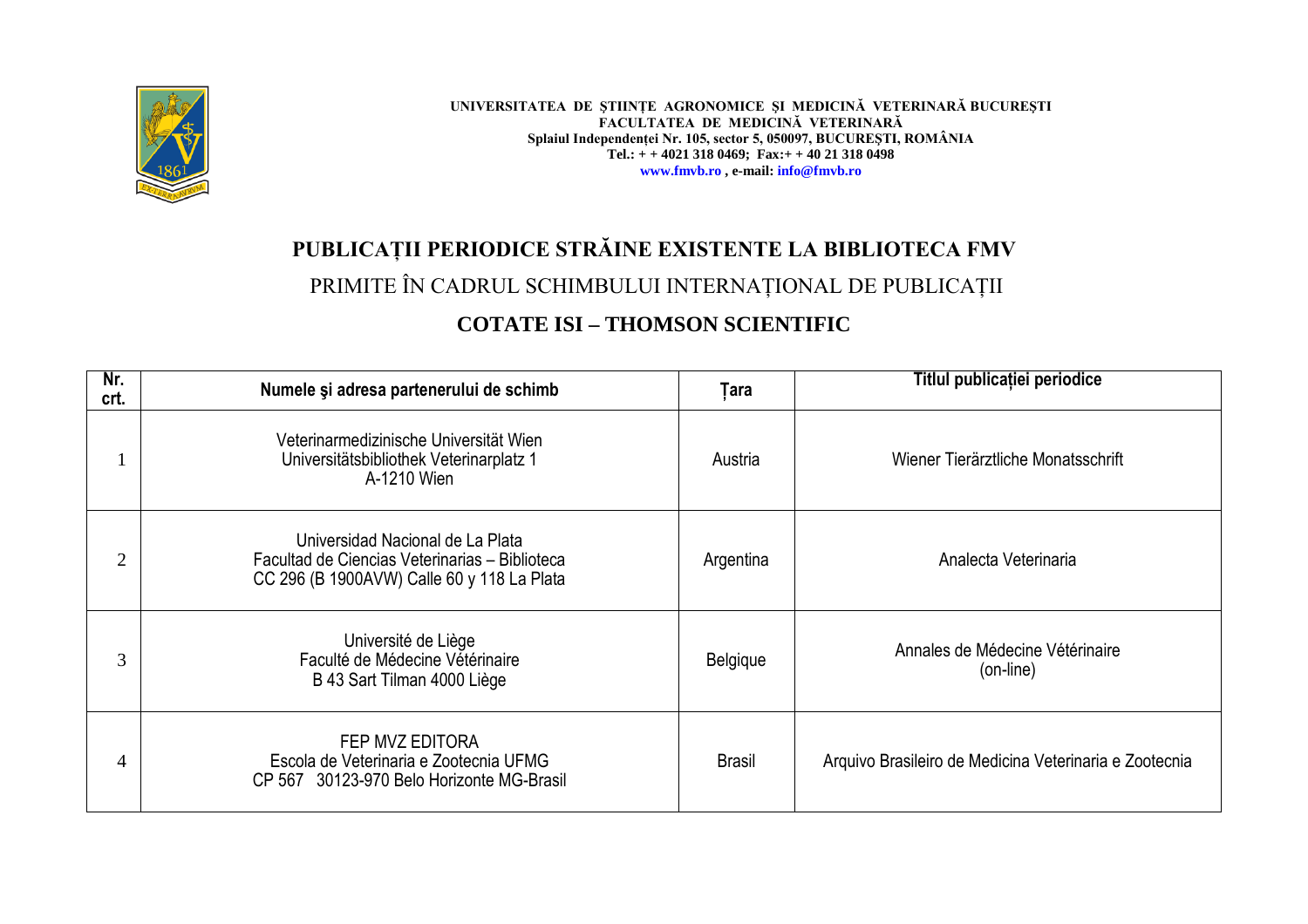| 5  | Universidade Estadual Paulista - UNESP<br>Coordenadoria Geral de Bibliotecas<br>Av. Vicente Ferreira 1278 CP 71 17515-901<br>Marilia SP Brasil                  | <b>Brasil</b>     | <b>ARBS - Annual Review of Biomedical Sciences</b><br>(on-line) |
|----|-----------------------------------------------------------------------------------------------------------------------------------------------------------------|-------------------|-----------------------------------------------------------------|
| 6  | Faculdade de Medicina Veterinaria da Universidade de Sao Paulo<br>Av. Dr. Eneas de Carvalho Aguiar<br>470 CEP 05 403-000 Sao Paulo                              | <b>Brasil</b>     | Revista do Instituto de Medicina Tropical de Sao Paulo          |
| 7  | <b>Trakia University</b><br><b>Central University Library</b><br>Student's campus<br>6000 Stara Zagora                                                          | <b>Bulgaria</b>   | <b>Trakia Journal of Sciences</b>                               |
| 8  | Ordre des Médecins Vétérinaires du Québec<br>800 Av. Sainte-Anne, Bureau 200<br>Saint Hyacinthe (Québec) J2S 5G7                                                | Canada            | Médecin Vétérinaire du Québec                                   |
| 9  | Czech Academy of Agricultural Sciences - Veterinarni Medicina<br>Ustav Zemedelskych a Potravinarkych Informaci<br>Slezska 7 post pfihradka 39, 12056<br>Praha 2 | Czech<br>Republic | Veterinarni Medicina                                            |
| 10 | Institute of Parasitology of Academy of Sciences of Czech Republic,<br>Branisovska 31, 370 05<br>Ceske Budejovice                                               | Czech<br>Republic | Folia Parasitologica (České Budějovice)                         |
| 11 | Veterinarni a Farmaceuticka Univerzita Brno<br>612 42 Brno Palackeho 1/3                                                                                        | Czech<br>Republic | Acta Veterinaria Brno                                           |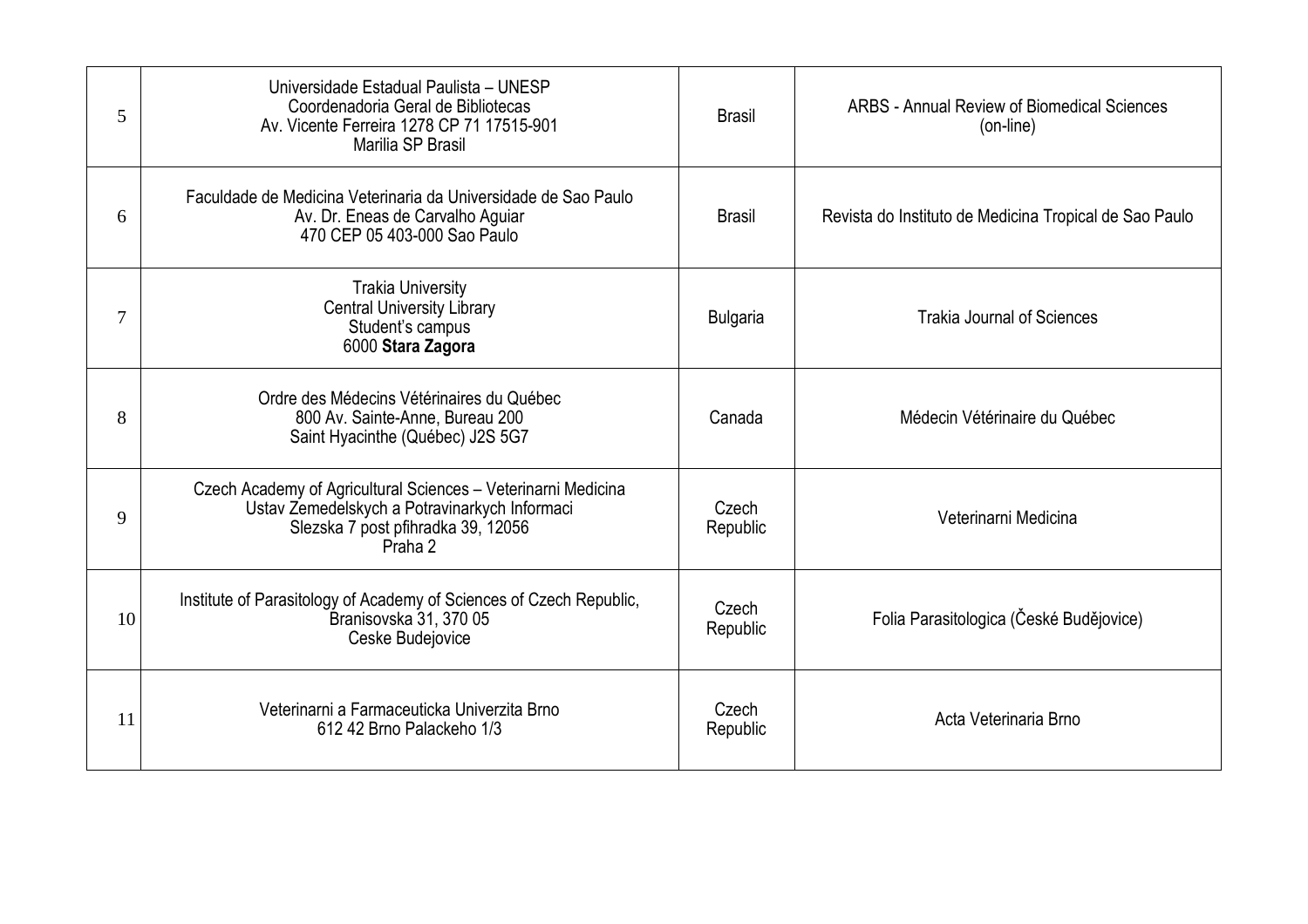| 12 | University of Zagreb<br><b>Faculty of Veterinary Medicine</b><br>10 000 Zagreb Heinzelova 55                                                               | Republic of<br>Croatia | Veterinarski Arhiv                                               |
|----|------------------------------------------------------------------------------------------------------------------------------------------------------------|------------------------|------------------------------------------------------------------|
| 13 | <b>Cuban Veterinary Scientific Council</b><br>Consejo Cientifico Veterinario de Cuba<br>Paseo No. 604, entre 25 y 27, Vedado<br>Ciudad de la Habana 10 400 | Cuba                   | Revista Cubana de Ciencias Veterinarias                          |
| 14 | Den Danske Dyrlaegeforening Rosenlunds<br>Alle 8 DK-2720 Vanlose<br>"Acta Veterinaria Scandinavica"                                                        | <b>Denmark</b>         | Acta Veterinaria Scandinavica                                    |
| 15 | World Health Organization Library-Periodicals<br>CH-1211 Geneve 27                                                                                         | Switzerland            | Bulletin of the World Health Organization<br>(on-line)           |
| 16 | L'Academie Veterinaire de France - Bibliotheque<br>34 Rue Breguet 75001<br><b>Paris</b>                                                                    | France                 | Bulletin de l'Académie Vétérinaire de France                     |
| 17 | CIRAD - EMVT<br>TA 30/D<br>Campus International de Baillarguet<br>Département d'Élevage et de Médicine Vétérinaire du CIRAD<br>34 398 Montpellier Cédex 5  | France                 | Revue d'Elevage et de Médecine Vétérinaire des Pays<br>Tropicaux |
| 18 | École Nationale Vétérinaire de Toulouse - Bibliothèque<br>23 Chemin des Capelles 31076 Toulouse Cédex 03<br>B.p.87614                                      | France                 | Revue de Médecine Vétérinaire                                    |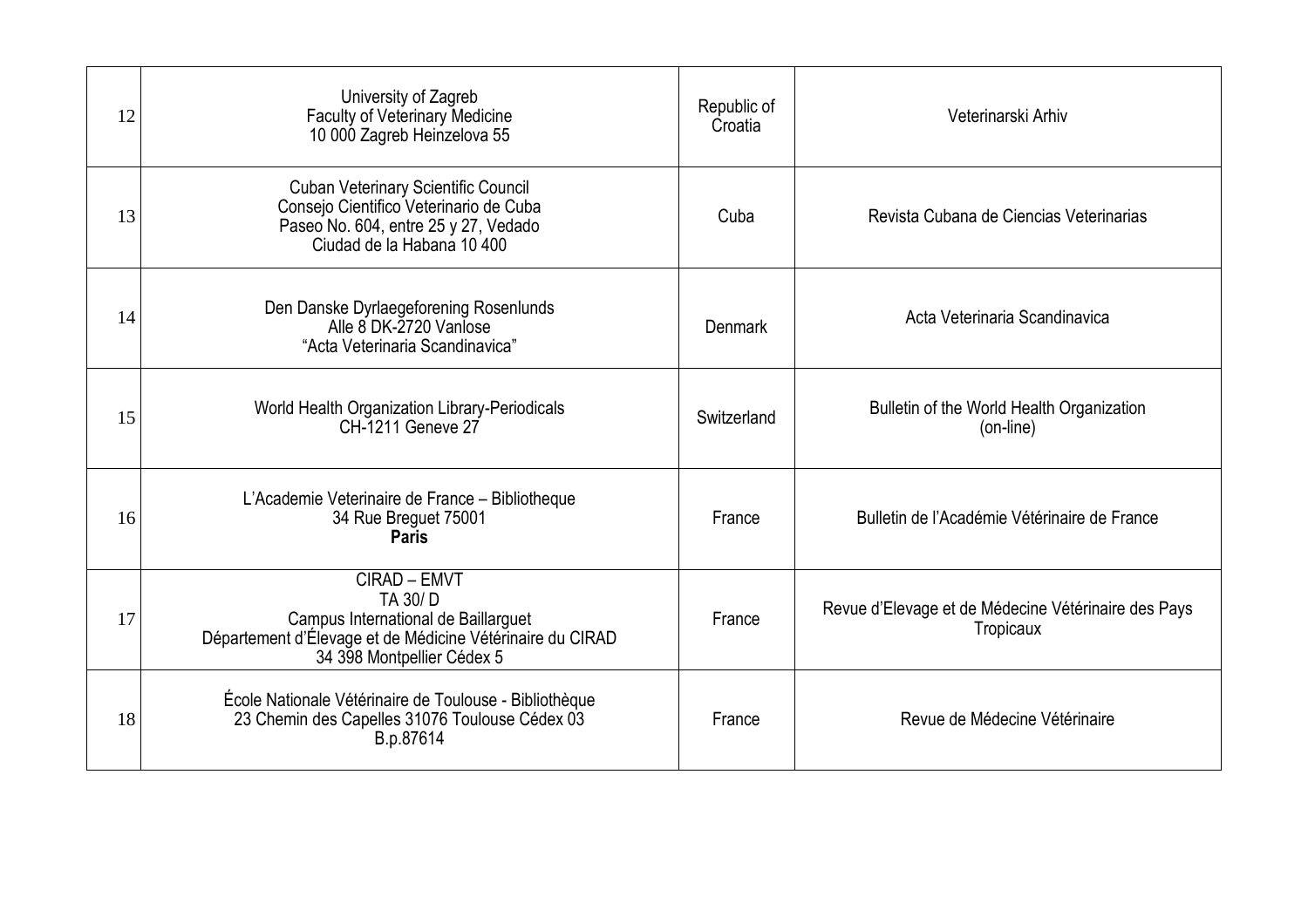| 19 | Senckenberg Research Institute and Natural History<br>Museum - Exchange Department<br>Senckenberganlage 25, D-60325 Frankfurt am Main                    | Germany | Senckenbergiana Biologica                                          |
|----|----------------------------------------------------------------------------------------------------------------------------------------------------------|---------|--------------------------------------------------------------------|
| 20 | Zoologische Staatssammlung, Munchhausenstr. 21<br>D-81247 München                                                                                        | Germany | Spixiana. Zeitschrift für Zoologie                                 |
| 21 | Ministry of Agriculture Veterinary Services and Animal Health<br>(Kimron Veterinary Institute) - The Library<br>P.O. Box 12 Beit Dagan 50250             | Israel  | <b>Israel Journal of Veterinary Medicine</b>                       |
| 22 | Facoltà di Medicina Veterinaria – Biblioteca<br>Viale delle Piagge 2 Pisa                                                                                | Italy   | Annali della Facoltà di Medicina Veterinaria di Pisa               |
| 23 | The Graduate School of Veterinary Medicine<br>Hokkaido University - Library<br>Sapporo 060-0818, Nishi 5, kita-ku, kita 8, nishi 5.                      | Japan   | Japanese Journal of Veterinary Research<br>(on-line)               |
| 24 | Japanese Society of Equine Science<br>C/O Equine Research Institute<br>The Japan Racing Association 321-4 Tokami-cho<br>Utsunomiya city Tochigi 320-0856 | Japan   | Journal of Equine Science                                          |
| 25 | Nippon Veterinary and Animal Science University<br>Library<br>Kyonan-cho 1-7-1 Musashino-shi Tōkyo<br>$60180 - 8602$                                     | Japan   | Bulletin of the Nippon Veterinary and Animal Science<br>University |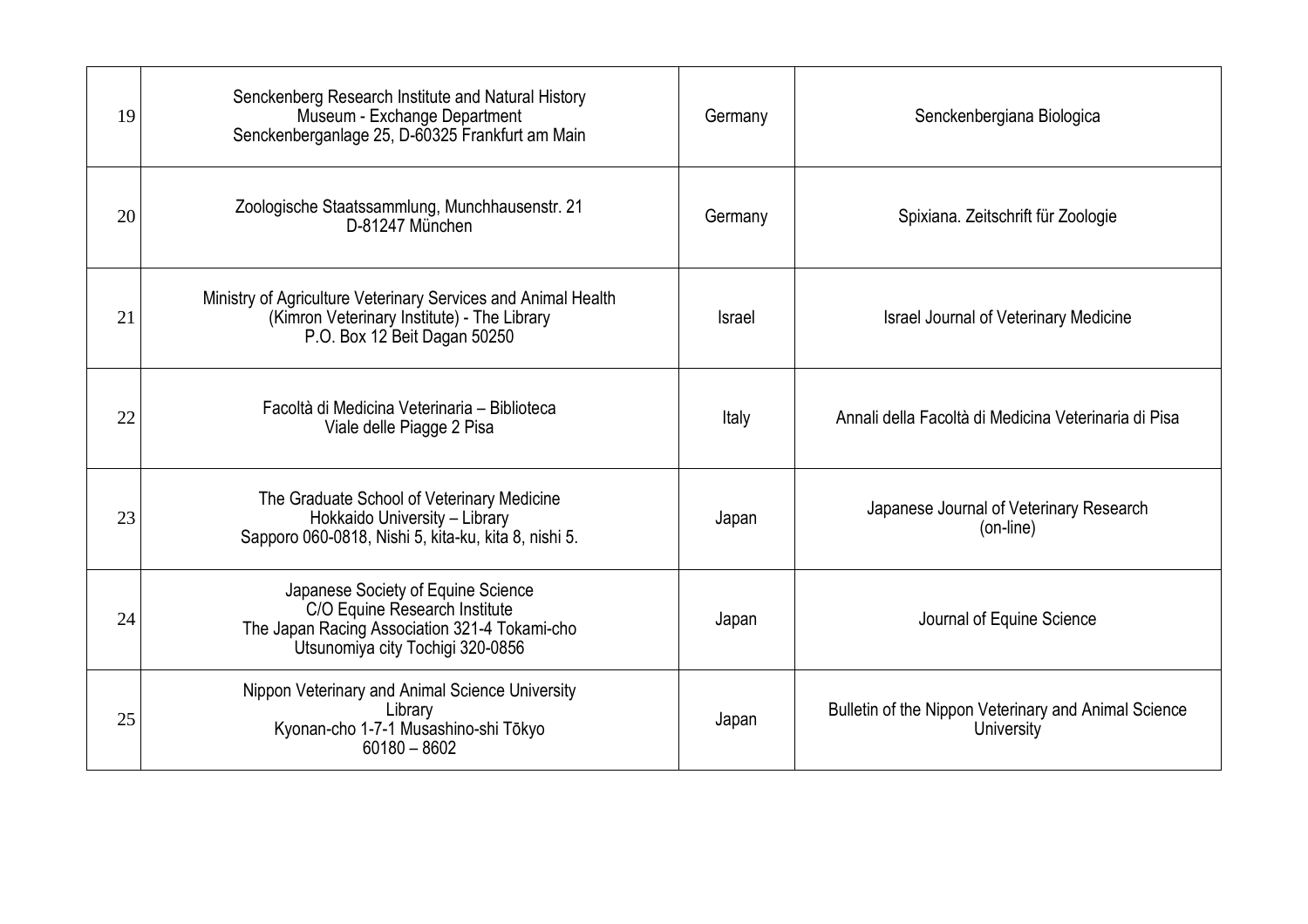| 26 | Obihiro University of Agriculture and Veterinary Medicine<br>Obihiro-Hokkaido 080, Inada-cho                                                                 | Japan                | Research Bulletin of Obihiro University Natural Science<br>(on-line)                                               |
|----|--------------------------------------------------------------------------------------------------------------------------------------------------------------|----------------------|--------------------------------------------------------------------------------------------------------------------|
| 27 | Japanese Society of Veterinary Science<br>Tōkyo RS Bldg. 6-26-12 Hongo, Bunkyo-ku<br>Tōkyo RS Bldg. 6-26-12 Hongo, Bunkyo-ku                                 | Japan                | Journal of Veterinary Medical Science<br>(Titlu anterior: The Japanese Journal of Veterinary Science)<br>(on-line) |
| 28 | National Institute of Animal Health and Veterinary Science<br>Library<br>Tsukuba, Ibaraki 305-0856                                                           | Japan                | Bulletin of the National Institute of Animal Health                                                                |
| 29 | The Korean Society of Veterinary Science<br><b>College of Veterinary Medicine</b><br>Seoul National University<br>Shillim 9 Dong, Kwanak-gu, Seoul 151 - 742 | Korea                | Journal of Veterinary Science                                                                                      |
| 30 | The Library of the Lithuanian Academy of Sciences<br>Zygimantu St. 1/8 LT - 01102 Vilnius                                                                    | Lithuania            | Acta Zoologica Lituanica                                                                                           |
| 31 | Society for Reproduction and Fertility<br>Portland Customer Services., Commerce Way<br>Colchester CO 2 8HP                                                   | <b>Great Britain</b> | Reproduction                                                                                                       |
| 32 | University of Agriculture - Library<br>Faculty of Veterinary Science<br>Faisalabad - 38040                                                                   | Pakistan             | Pakistan Veterinary Journal                                                                                        |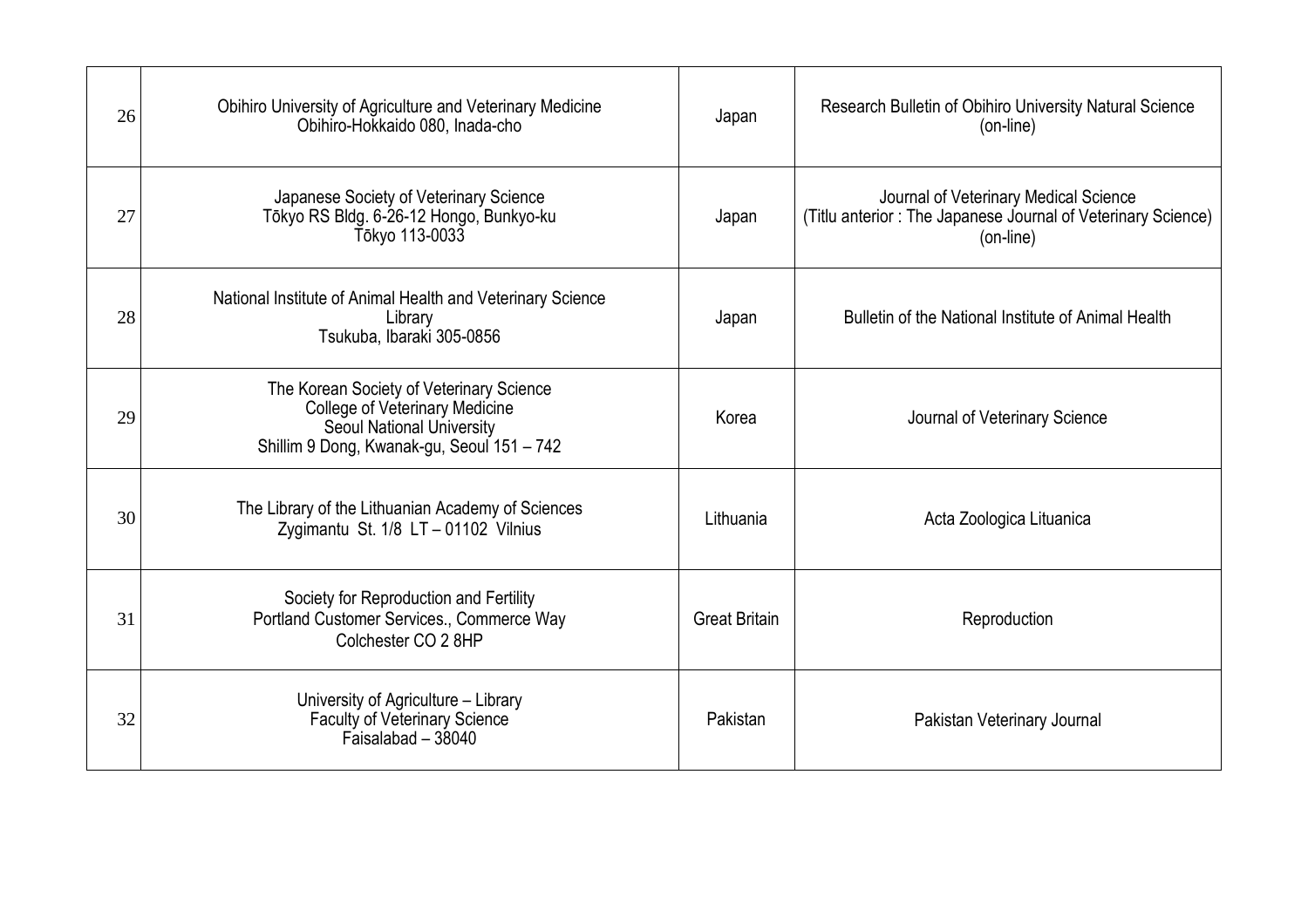| 33 | National Veterinary Research Institute<br>Al. Partyzantow 57, 24-100 Pulawy                                                            | Poland             | Bulletin of the Veterinary Institute in Pulawy                                        |                  |
|----|----------------------------------------------------------------------------------------------------------------------------------------|--------------------|---------------------------------------------------------------------------------------|------------------|
| 34 | W. Stefanski Institute of Parasitology of the Polish Academy of Sciences<br>Library<br>Twarda St. 51/55, 00-818, Warszawa              | Poland             | Acta Parasitologica<br>(on-line)                                                      |                  |
| 35 | University of Warmia and Mazury<br>Main Library<br>Ul. Oczapowskiego 14, 10 - 957 - Olsztyn - Kortowo                                  | Poland             | Polish Journal of Veterinary Sciences                                                 |                  |
| 36 | Sociedade Portuguesa de Ciencias Veterinarias<br>Edificio Escolo Superior de Medicina Veterinaria<br>Rua Gomes Freire 1169-014, Lisboa | Portugal           | Revista Portuguesa de Ciências Veterinárias                                           |                  |
| 37 | University of Belgrade<br>Fakultet Veterinarske Medicine-Library                                                                       |                    | Veterinarski Glasnik                                                                  |                  |
|    | 11000 Beograd, Bulevar Oslobođenja 18 P.O. Box 370                                                                                     | Serbia             |                                                                                       | Acta Veterinaria |
| 38 | Parasitological Institute of the Slovak Academy of Sciences,<br>Hlinkova 3, 040 01 Kosice                                              | Slovak<br>Republic | Helminthologia<br>(on-line)                                                           |                  |
| 39 | Biblioteka Slovenske Akademije Znanosti in Umetnosti<br>P.P. 323 Novi Trg 4-5 SI - 1001<br>Ljublijana                                  | Slovenija          | Slovenska Akademija Znanosti in Umetnosti - Razred za<br>Naravoslovne Vede - Razprave |                  |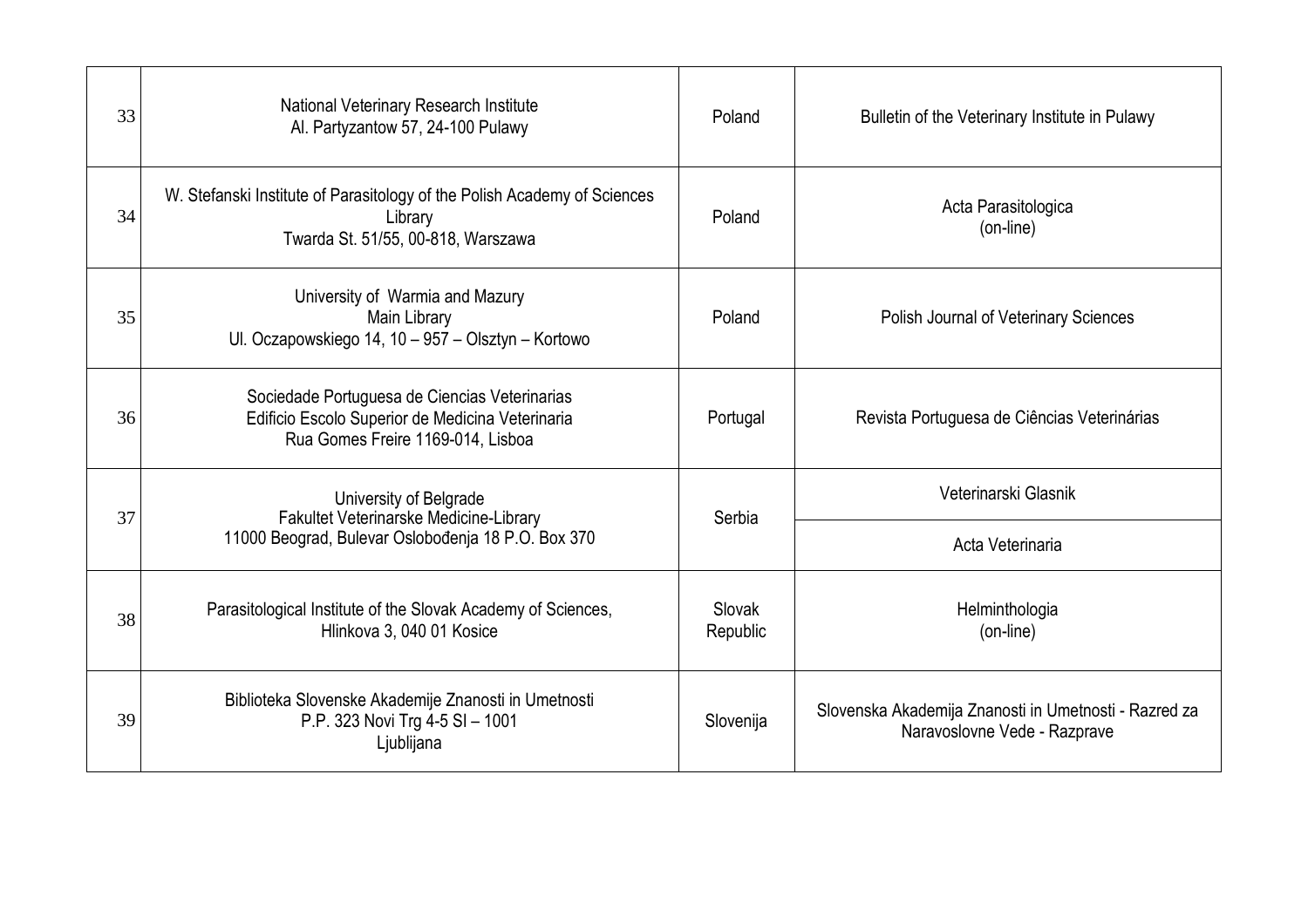### **PARTENERI CU PUBLICAŢII PERIODICE STRĂINE**

#### EXISTENTE LA BIBLIOTECA FMV PRIMITE ÎN CADRUL SCHIMBULUI INTERNAŢIONAL DE PUBLICAŢII

#### **NECOTATE ISI – THOMSON SCIENTIFIC**

| Nr.<br>crt.    | Numele și adresa partenerului                                                                                                                       | Țara                    | Titlul publicației                                                                       |  |
|----------------|-----------------------------------------------------------------------------------------------------------------------------------------------------|-------------------------|------------------------------------------------------------------------------------------|--|
|                | <b>Belarus Agricultural Library</b><br>86/2 Kazinets St. Minsk 220108 Belarus<br><b>BELARUS</b>                                                     | <b>Belarus</b>          | Proceedings of the National Academy of Sciences of<br><b>Belarus - Biological Series</b> |  |
| $\overline{2}$ | <b>International Dairy Federation</b><br>Diamant Building, bd. Auguste Reyers 80<br>1030 Bruxelles                                                  | <b>Belgique</b>         | Bulletin of the International Dairy Federation<br>(on-line)                              |  |
| 3              | University of Sarajevo<br>Faculty of Zootechnics and Veterinary Medicine<br>Dakovica 6/II post fah 217 Sarajevo                                     | Bosnia -<br>Jugoslavija | Veterinaria (Sarajevo)<br>(on-line)                                                      |  |
| 4              | Faculdade de Ciencias Agrarias e Veterinarias<br>Campus de Jaboticabal<br>Via de Acesso Prof. Donato Castelane<br>S/N CEP 14884 -900 Jaboticabal SP | <b>Brasil</b>           | Ars Veterinaria                                                                          |  |
| 5              | <b>CRMW-SP</b><br>Conselho Regional de Medicina Veterinaria do Estado de Sao Paulo,<br>Rua Sao Samuel,<br>Sao Paulo SP-CEP 04120-030                | <b>Brasil</b>           | Revista de Educacao Continuada do CRMV-SP                                                |  |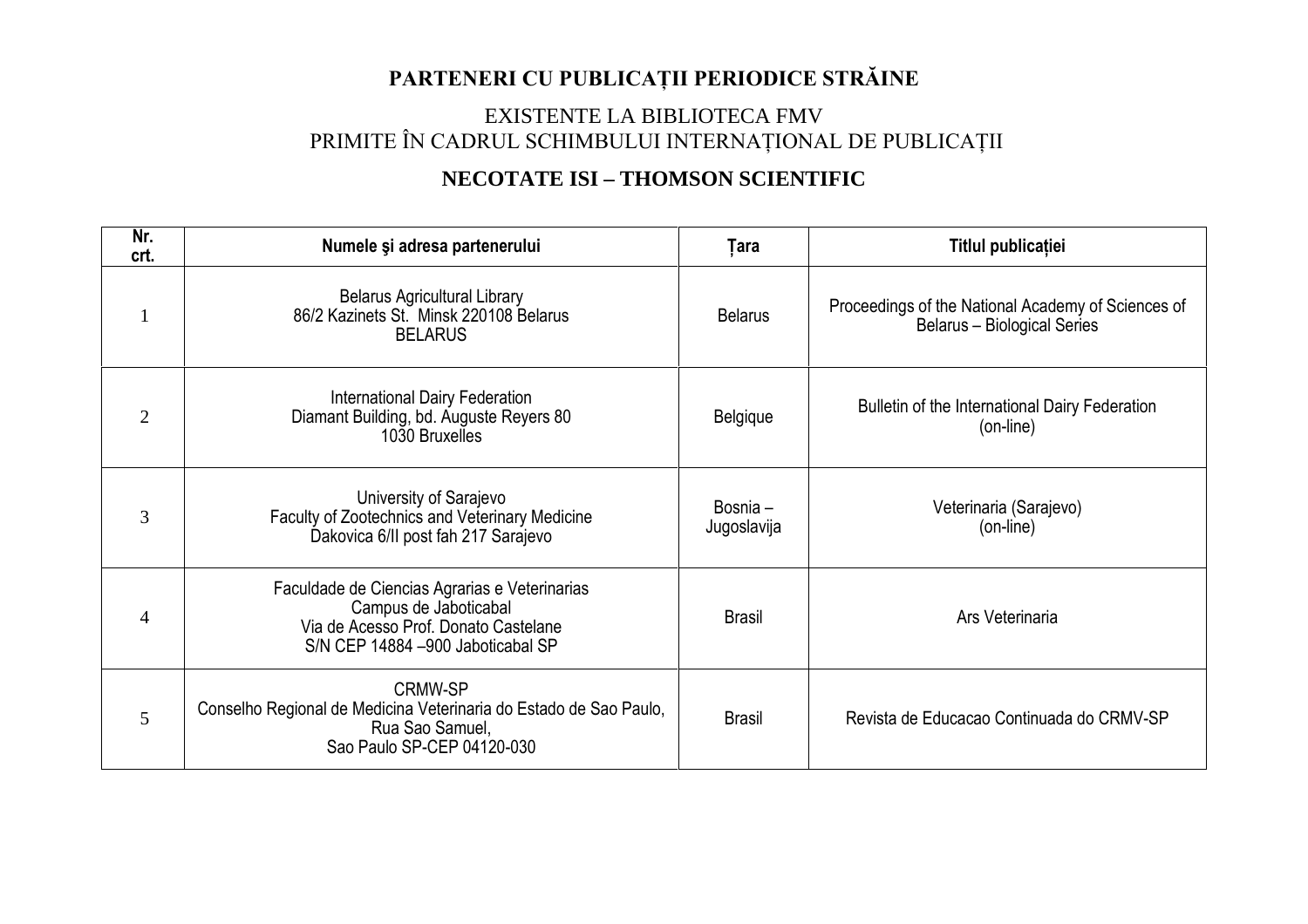| 6  | Faculdade de Ciências Farmacêuticas - UNESP<br><b>CAMPUS DE ARARAQUARA</b>                                              | <b>Brasil</b>      | Alimentos e Nutrição<br>Brazilian Journal of Food and Nutrition  |
|----|-------------------------------------------------------------------------------------------------------------------------|--------------------|------------------------------------------------------------------|
| 7  | <b>Exchange Center for Scientific Literature</b><br>Mariankatu 5 FI - 00170 Helsinki                                    | Finland            | Eläinlääkäri – Suomen Eläinlääkärilehti                          |
| 8  | École Nationale Vétérinaire D'Alfort - Bibliothèque<br>7 av. Général de Gaulle F 94 704 Maisons Alfort, Cédex           | France             | Recueil de Médecine Vétérinaire de l'Ecole d'Alfort<br>(on-line) |
| 9  | Office International des Epizooties<br>12 rue de Prony, 75017 Paris                                                     | France             | Bulletin de l'OIE                                                |
| 10 | <b>FECAVA</b><br>Dr. Simon Kleinjan<br>Biltstraat 455 / 457 NL - 3572 AX Utrecht                                        | <b>Netherlands</b> | The European Journal of Companion Animal Practice                |
|    | Bibliothèque Nationale de France<br>(Service des Échanges Internationaux)<br>Quai François Mauriac 75706 Paris Cédex 13 |                    | Cheval Santé                                                     |
| 11 |                                                                                                                         | France             | Le Nouveau Praticien Vétérinaire                                 |
| 12 | Société Vétérinaire Pratique de France<br>Maisons de Vétérinaires, 10 Place Léon Blum 75011<br>Paris                    | France             | Bulletin de la Société Vétérinaire Pratique de France            |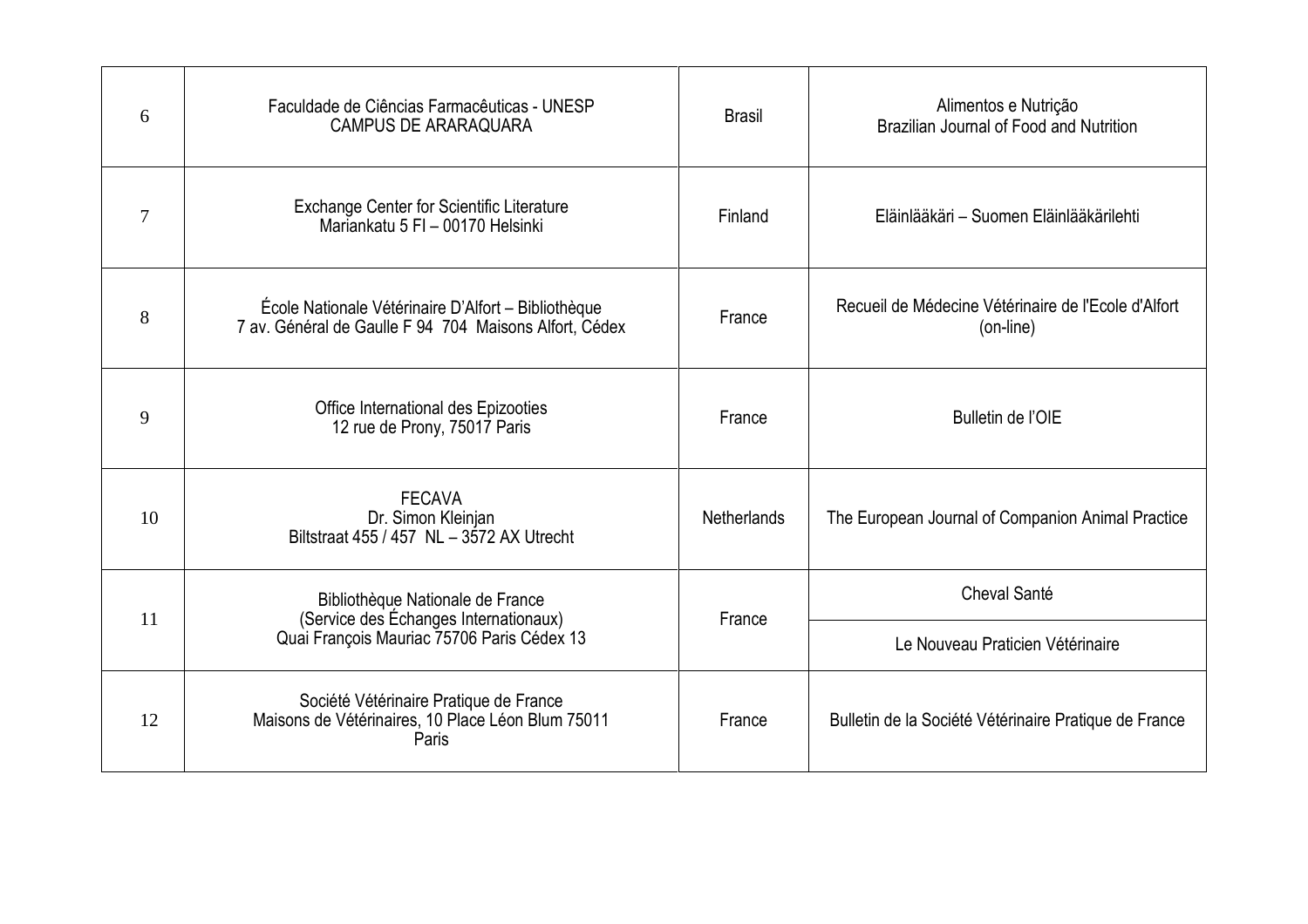| 13 | Universitätsbibliothek Giessen<br>Justus-Liebig Universität<br>Tauschstelle D 35 386 - Giessen                                    | Germany | Spiegel der Forschung                              |
|----|-----------------------------------------------------------------------------------------------------------------------------------|---------|----------------------------------------------------|
| 14 | Bulletin of the Hellenic Veterinary Medical Society<br>P.O. Box $3546 - 102$ , 10 Athens                                          | Greece  | Journal of the Hellenic Veterinary Medical Society |
| 15 | Razi Vaccine and Serum Research Institute<br>Karadj-Hessarak Tehran<br>Archives of Razi Institute, P.O. Box 11365-1558 Tehran     | Iran    | Archives of Razi Institute                         |
| 16 | Facoltà di Medicina Veterinaria – Biblioteca Centrale<br>Università degli Studi di Perugia<br>Via s. Constanzo 4, 06100 Perugia   | Italy   | Pubblicazioni<br>(on-line)                         |
| 17 | Il sole 24 ore Edagricole<br>Via Goito 13, 40126 Bologna                                                                          | Italy   | Obiettivi & Documenti Veterinari                   |
| 18 | Facoltà di Medicina Veterinaria - Biblioteca<br>Universita degli Studi di Milano<br>Via Celoria 10, 20133 Milano                  | Italy   | Archivio Veterinario Italiano<br>(on-line)         |
| 19 | Azabu University - Center for Science Veterinary Information<br>Library<br>Fuchinobe 1-17-71 Sagamihara-shi<br>Kanagawa - Ken 229 | Japan   | Journal of Azabu University                        |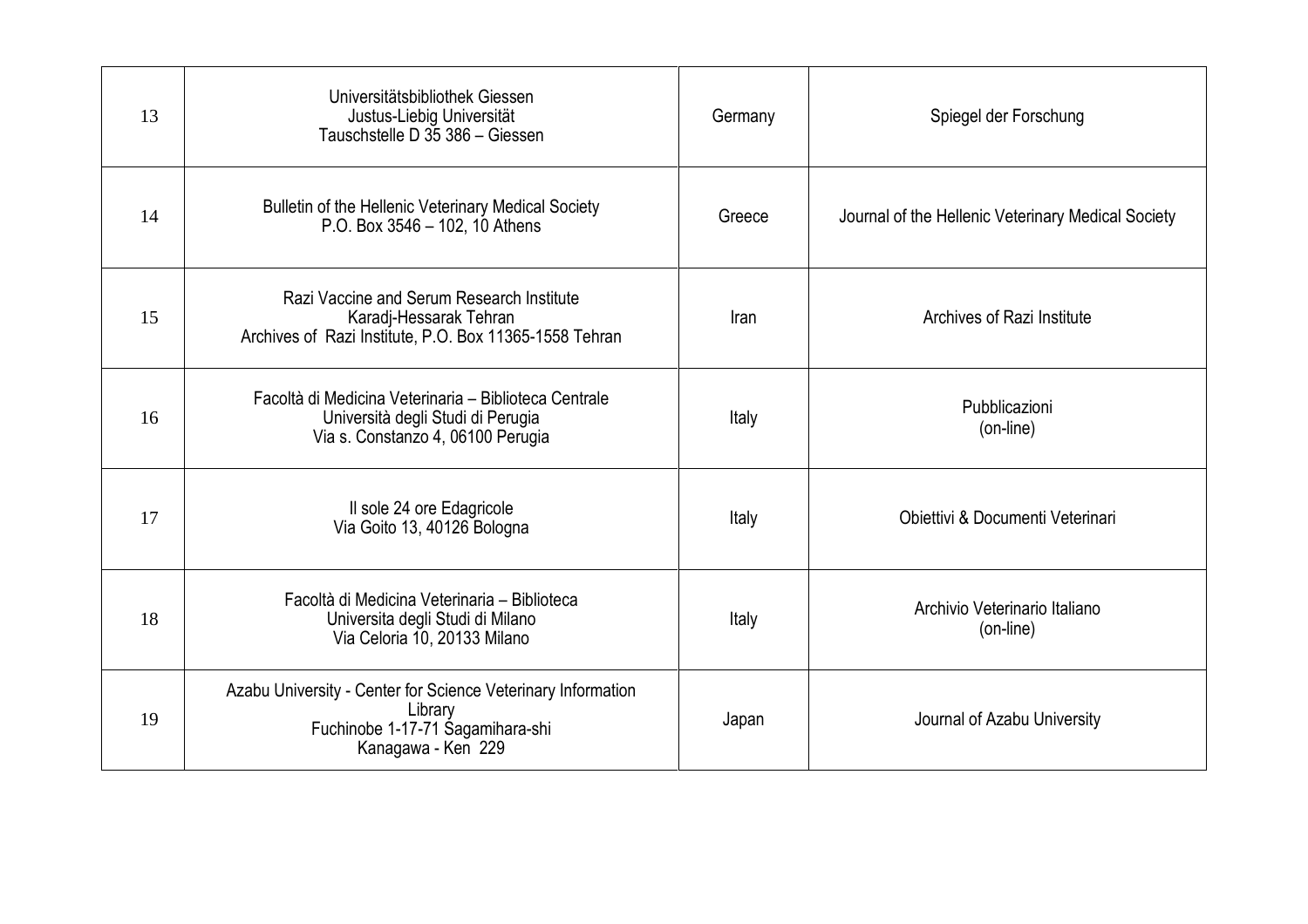| 20 | Macedonian Academy of Sciences and Arts-Library<br>Bul. Krste Misirkov 2 P.O. Box 428, 1000 Skopje                                                                                | Republik of<br>Macedonia | Letopis na Makedonskata Akademija                                          |  |
|----|-----------------------------------------------------------------------------------------------------------------------------------------------------------------------------------|--------------------------|----------------------------------------------------------------------------|--|
| 21 | Moredun Research Institute<br>International Research Center<br>Pentlands Science Park, Bush Loan, Penicuik EH 260 PZ                                                              | Scotland UK              | <b>Annual Report</b><br>(on-line)                                          |  |
| 22 | Universiteit Utrecht<br>Faculty of Veterinary Medicine, Division of Parasitology&Tropical<br><b>Veterinary Medicine</b><br>To Mrs. Jona Verbeek<br>PO Box 80.165, 3508 TD Utrecht | The Netherlands          | Newsletter on Ticks and Tick-Borne Diseases of<br>Livestock in the Tropics |  |
| 23 | The Faculty of Veterinary Medicine<br>Redakcja "Excerpta Veterinaria Lublin"<br>20-033 Lublin, Akademica 12                                                                       | Poland                   | Excerpta Veterinaria Lublin                                                |  |
| 24 | University "Mariae Curie Sklodowska"<br>Faculty of Veterinary Medicine - Library<br>Plac Mariae Curie Sklodowska 5 20-033 Lublin                                                  | Poland                   | Annales Universitatis Mariae Curie-Sklodowska, Sectio<br>DD.               |  |
| 25 | Univerzita Veterinarskeho Lekarstva - Library<br>Komenskeho 73, 041 81 Kosice                                                                                                     | Slovak Republic          | Folia Veterinaria                                                          |  |
| 26 | University of Ljubljana, Veterinary Faculty<br>Gerbiceva 60 SI 1000 Ljublijana                                                                                                    | Slovenija                | Slovenian Veterinary Research                                              |  |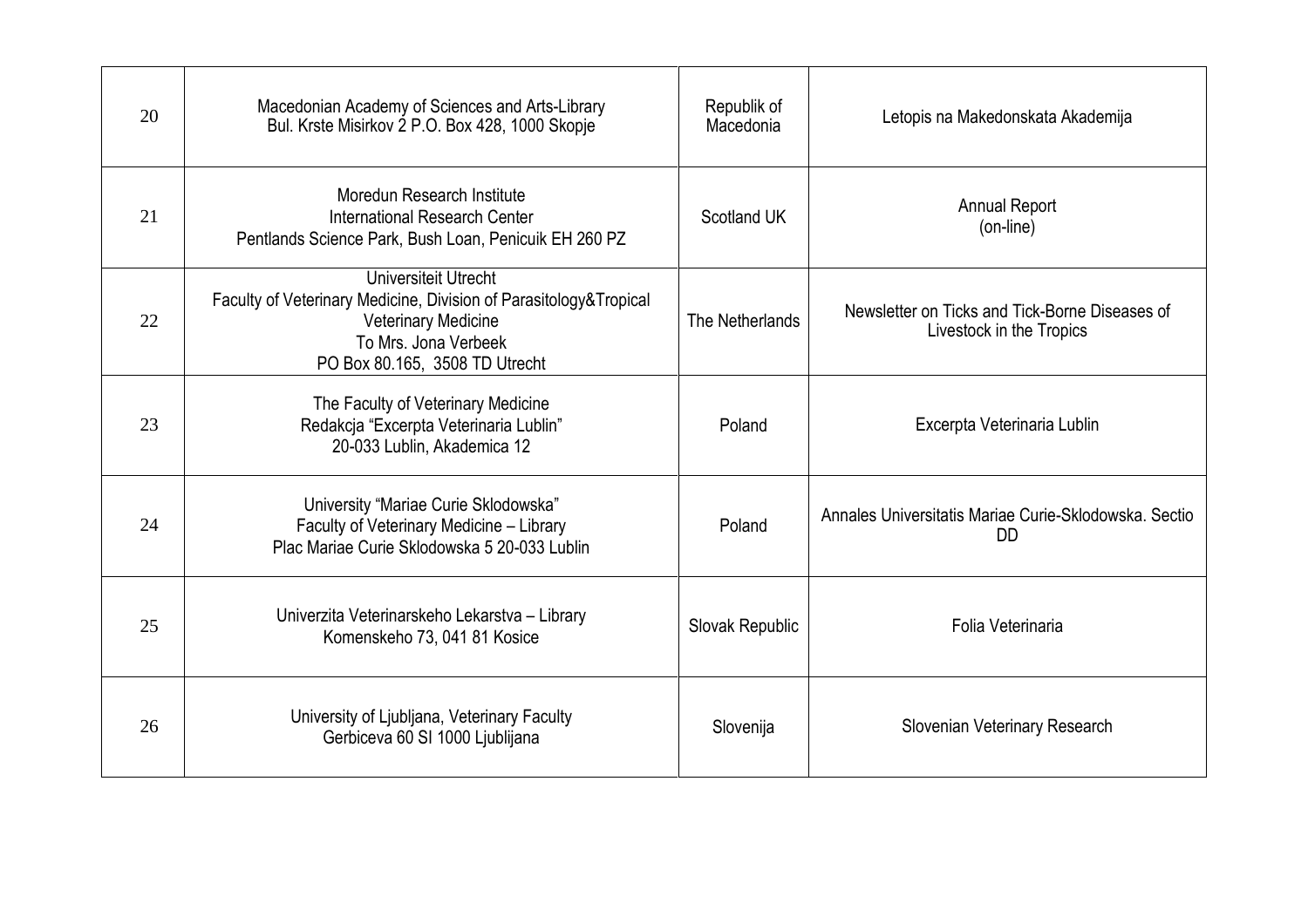| 27 | <b>Veterinary Library</b><br><b>SLU, Box 7076</b><br>SE-750 07 UPPSALA                                                | Sweden  | Veterinaria Suecana<br>(on-line)                              |
|----|-----------------------------------------------------------------------------------------------------------------------|---------|---------------------------------------------------------------|
| 28 | T.C.<br>Erciyes Universitesi<br>Veterinar Fakultesi Dergisi<br>Kayseri                                                | Turkey  | Erciyes Üniversitesi Veteriner Fakültesi Dergisi              |
| 29 | University of West Hungary<br><b>Faculty of Agricultural Sciences</b><br>Mosonmagyarovar - Library, 9200 var. 2       | Hungary | Acta Agronomica Ovariensis                                    |
| 30 | Faculdad de Veterinaria Departamento de Documentacion<br>Y Biblioteca<br>Distrito 6 - Casilla 16062, 11600 Montevideo | Uruguay | Veterinaria - Sociedad de Medicina Veterinaria del<br>Uruguay |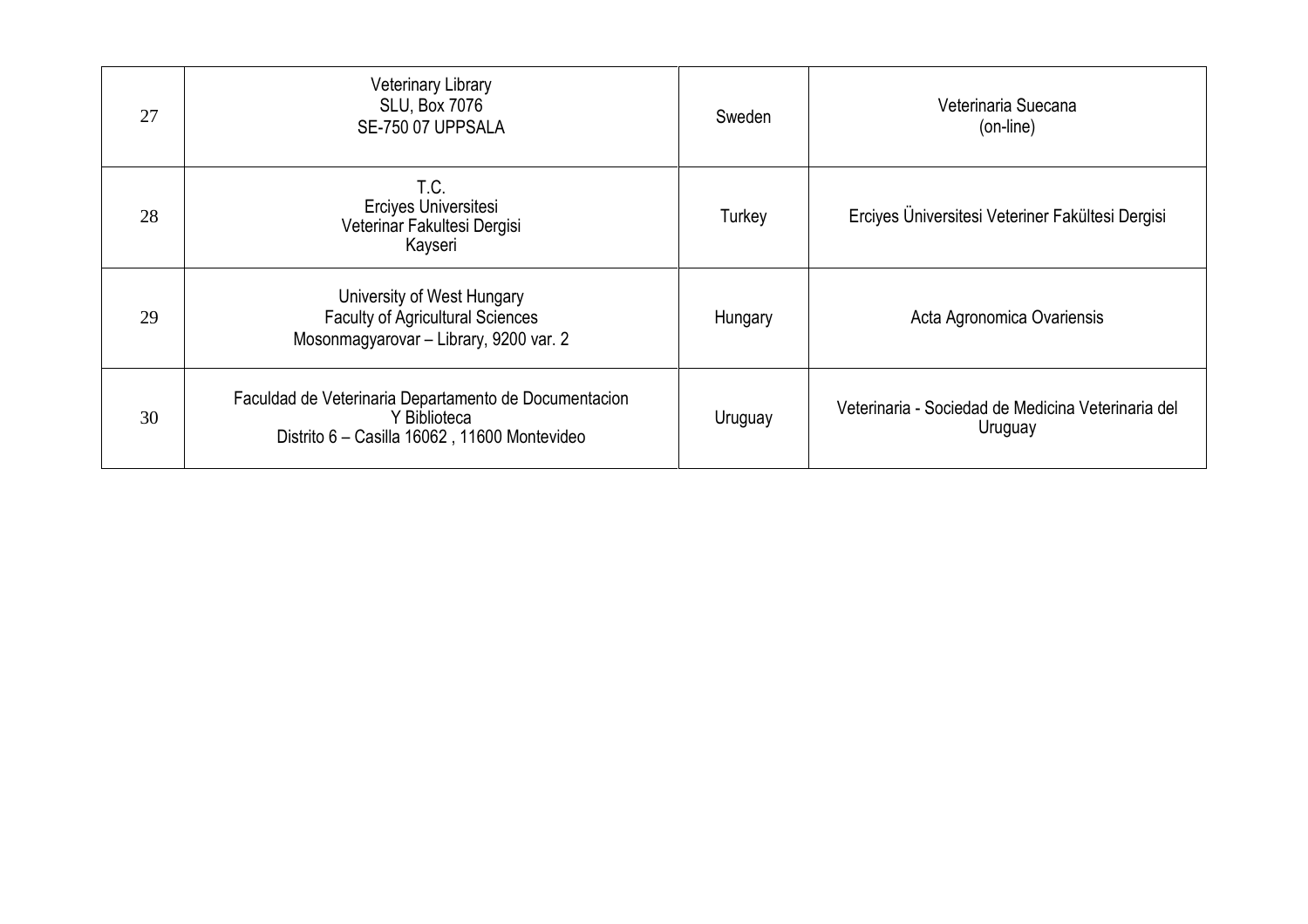# **PARTENERI CU PUBLICAŢII NEPERIODICE STRĂINE**

### **\*teze, cărţi ştiinţifice, CD-ri\***

# EXISTENTE LA BIBLIOTECA FMV PRIMITE ÎN CADRUL SCHIMBULUI INTERNAŢIONAL DE PUBLICAŢII

| Nr.<br>crt.    | Numele și adresa partenerului                                                                                                   | <b>Tara</b> | Tipul publicației         |
|----------------|---------------------------------------------------------------------------------------------------------------------------------|-------------|---------------------------|
|                | École Nationale Vétérinaire de Toulouse - Bibliothèque<br>23 Chemin des Capelles 31076 Toulouse Cédex 03<br>B.p.87614           | France      | Teze în format on line.   |
| $\overline{2}$ | Bibliothèque Nationale de France<br>(Service des Échanges Internationaux)<br>Quai François Mauriac 75706 Paris Cédex 13         | France      | Teze în format electronic |
| 3              | École Nationale Vétérinaire de Lyon – Bibliothèque<br>Av. Bourgelat 1- BP 83, 280 Marcy l'Étoile<br>Lyon                        | France      | Teze                      |
| 4              | <b>Bibliothek</b><br>Stiftung Tierarztliche Hochschule Hannover-<br>Hochschulschriftenstelle<br>Bunteweg $2 D - 30559$ Hannover | Germany     | Teze                      |